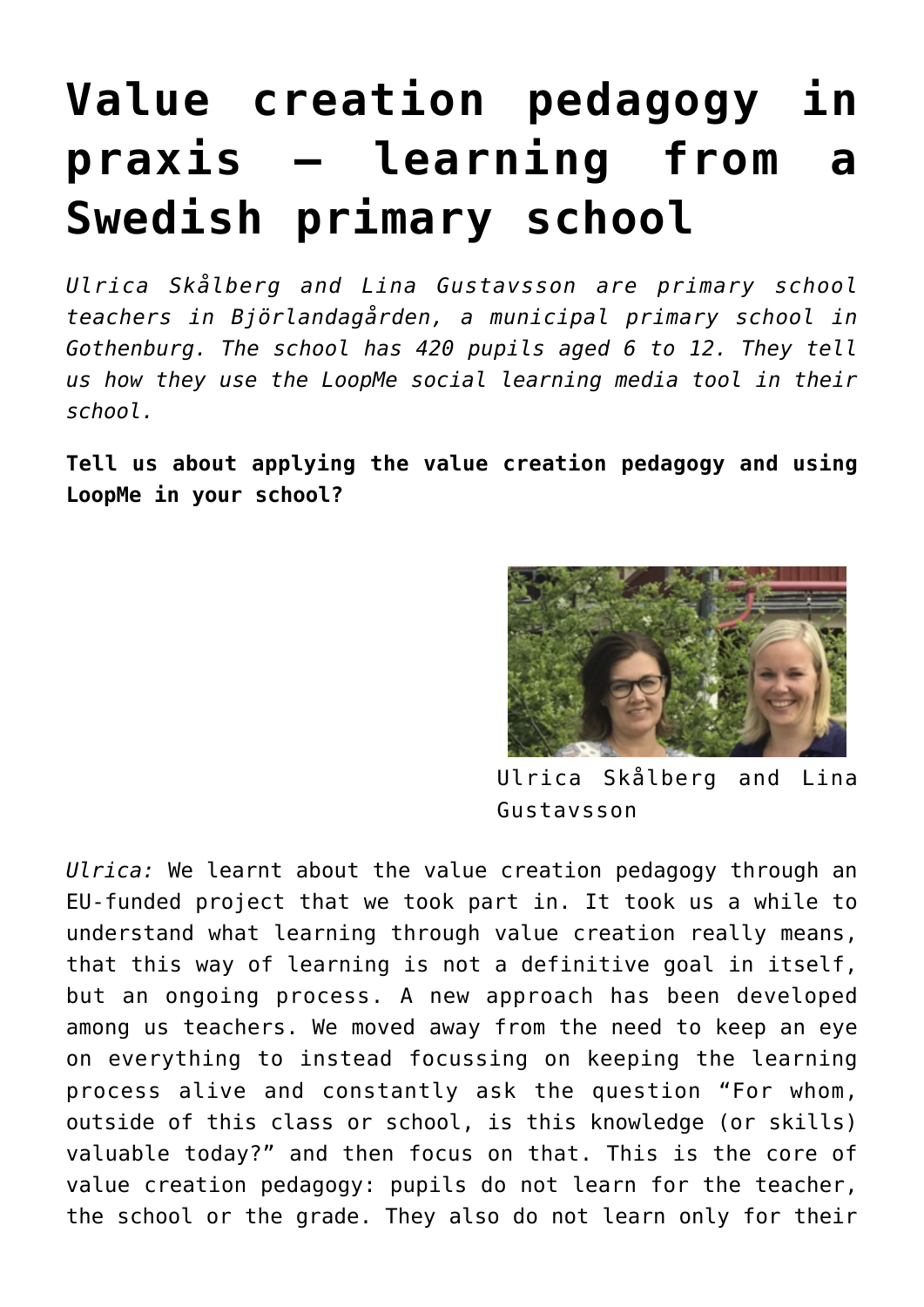own personal development. Instead, we focus on using the knowledge in reality outside the classroom, thus creating value for other people.

*Lina*: Previously we had already reached the goal mentally before we even started working with our pupils. Now there is a completely different interaction where we develop the learning process together. Everyone finds their role and is allowed to be who they want to be. It enables learning based on each pupil's needs and level. When the pupils learn to use the knowledge outside the school in other contexts and create value for people outside the school, something new happens. Cohesion in the pupil group grows stronger. Another effect that has become clear over time is an increased parental involvement.

*Ulrica:* The pupils' value creation gives a great impact on the development inside and outside the school. Our teacher team are becoming more confident in our work developing entrepreneurial competencies among our pupils and are convinced that the value creation learning method is an important way for developing the school and the learning processes.

## **You are using LoopMe to support the value creation pedagogy. Tell us about how you benefit from the tool?**

*Ulrica:* The best thing with LoopMe is that all pupils get heard. During ongoing work, we can take part in reflections, feelings, learning, analysis, opinions and knowledge by using the pupils to learn what they are experiencing and the process in progress, both in and around learning. Should disagreement or difficulties occur, this will be ventilated directly in the tool and we as teachers will then be able to coach and support where it is necessary. We can also highlight important discussion areas and topics that we may not have planned from the beginning, but as pupils express their needs around.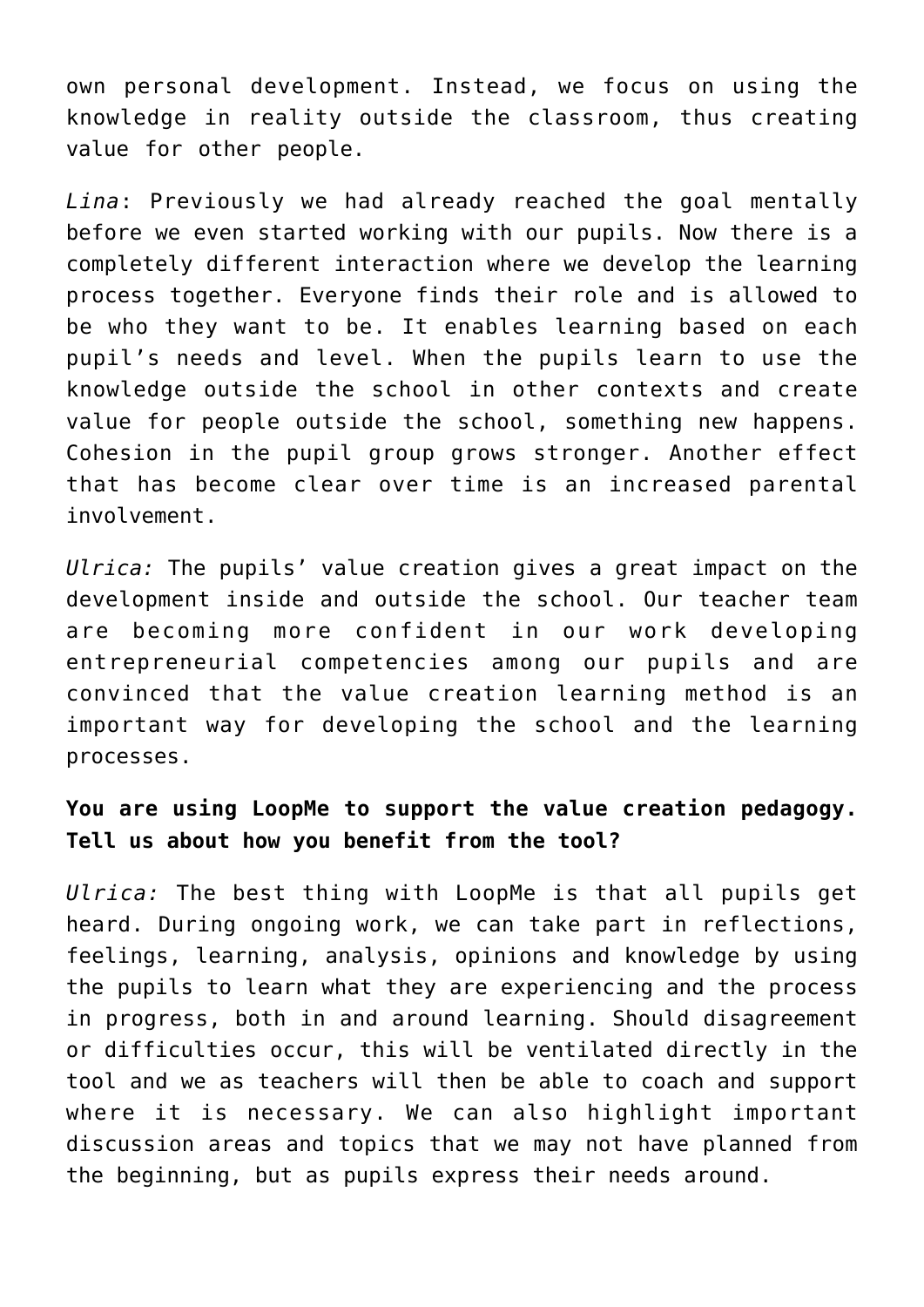*Lina:* In large groups and messy classroom environments, not everyone is heard. Not everybody dares to speak up. Equally, time is a factor: some pupils do not want to claim the teacher's time. Then, LoopMe becomes a great channel that allows a space to communicate with a recipient. The pupils really care about this channel, they feel that LoopMe adds value. They take the work very serious and show great respect for this opportunity. Many vent via LoopMe and reflect on much more than just knowledge. The pupils think that this way to communicate is more natural for them and therefore they become more strengthened in themselves.

## **The use of LoopMe fosters good relationships, how so?**

*Lina:* Good relationships where we feel affirmed are the basis for safe individuals. In order to focus on learning, we need to feel accepted and safe in the environment where this will happen. Our pupils have now really made looping a habit. Among other, we encourage them to reflect on friendships, relationships, teaching and lesson content. That way we can really capture frustrations of different kinds and at different levels. We get real-time input and can react quickly, sometimes instantly. If we had not worked with LoopMe, it could have been years without discovering conflicts, for example.

*Ulrica:* The pupils grow aware of how teachers and management are able to quickly access the data they produce, and then act on it. We see that trust and confidence among them grows. It also becomes easier to make changes when something is not working. Pupils take greater responsibility for actively influencing and changing when they have a communication channel that works.

**A research team from Chalmers University of Technology has also followed you and your pupils during the last three years in order to measure impact in learning outcomes among the pupils. What effects did they see?**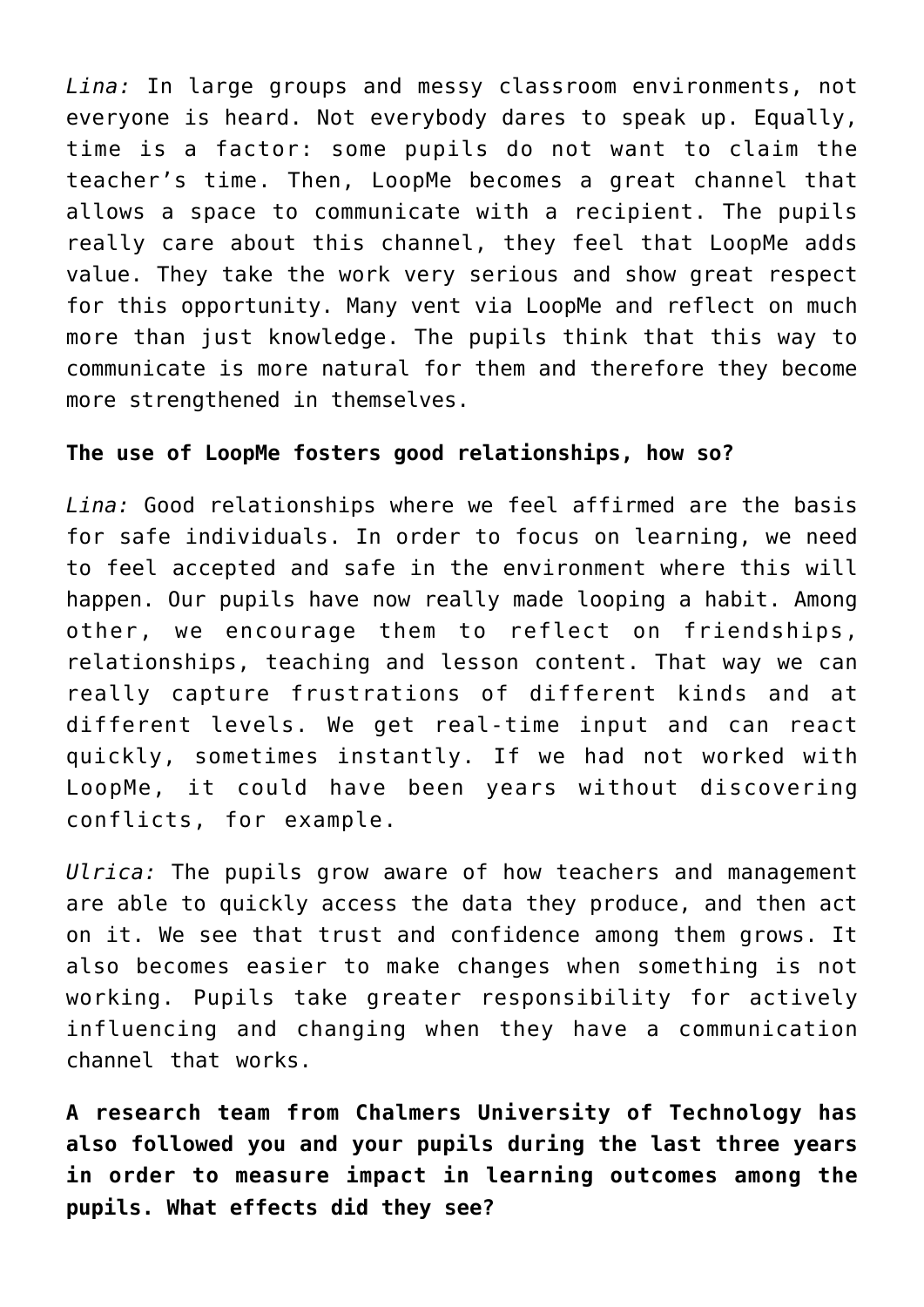*Lina:* The research team confirmed our view that the motivation and in-depth learning increased significantly when working with value creation. For the researchers it was very clear that when the school work feels authentic for the pupils, both the motivation and subject knowledge are strengthened. In addition, the pupil's skills, such as communication, social interaction, courage and perseverance, are developed. The pupils, in parallel with the acquisition of knowledge, also achieve personal maturity and self-awareness.

*"The research team confirmed that the motivation and in-depth learning increased significantly when working with value creation. For the researchers it was very clear that when the school work feels authentic for the pupils, both the motivation and subject knowledge are strengthened. In addition, the pupil's skills, such as communication, social interaction, courage and perseverance, are developed. The pupils, in parallel with the acquisition of knowledge, also achieve personal maturity and self-awareness." Lina Gustavsson*

## **What is the next step for you?**

*Ulrica:* During the first three years, it was only our teacher team that was working with value creation pedagogy, but since last year all teachers at Björlandagården are participating in a training programme to develop their teaching in value creation and the work is continuously evaluated and developed at the school's teacher conferences. In order for this development to continue, a supportive school management and teachers who dare to fail along the way is required. At Björlandagården we have both, so it feels very hopeful for the future.

*Ulrica and Lina were originally interviewed for an article in Swedish by Annica Andersson, reporter and publisher at web magazine EdTech4 Change.*